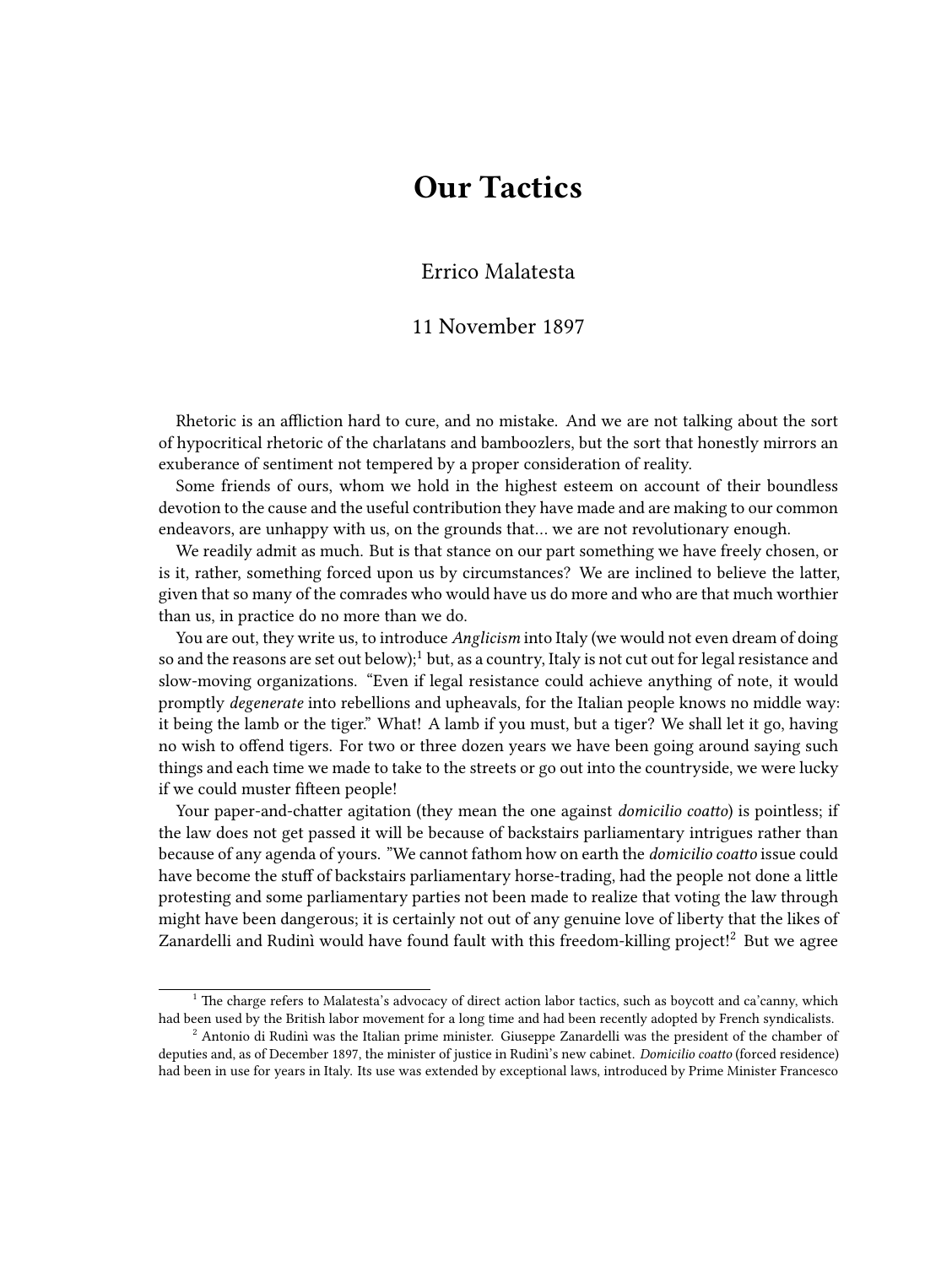entirely that the present campaign is a paltry affair and paltrier still the part we play in it; but what are we to do if others refuse and we are not strong enough to do more?

The need would be for noisy, impressive, threatening public demonstrations; if, they write us, demonstrations like the one the shopkeepers organized in Rome were to be mounted simultaneously in twenty or thirty Italian cities, then something might be achieved.<sup>3</sup> Agreed, but one would need to be in a position to do that – or otherwise, have the patience to work away and wait until one can pull it off.

If only the peasants of Molinella had…whatever you like, but the peasants did not, and none of our critics (among whom there are some who did have the material means) stepped in to do it for them.<sup>4</sup> And this is not to put them down, for we are convinced that, had they stepped in, they would have succeeded only in having themselves arrested as *agents provocateurs*. In order to reach out to strikers and harness the strike for the advantage of our propaganda and steer it in a direction we think best serves the workers' cause, one would need to have had some involvement in the preparations for the strike or at least have previously mounted propaganda in the area and won the people's sympathy; rather than showing up at the eleventh hour, knowing no one and known to none.

In short, the counsel received from our friends is what all of us have been doing, or trying to do, for many a long year, without getting anywhere; and if our reputation is still good and we still have the potential to do better, this is simply because we have always paid the price. We do not intend to travel, over and over for all eternity, roads that might be summed up like this: six months of quiet activity, followed by a few microscopic uprisings—or, more often, mere threats of uprisings—then arrests, flights abroad, interruption of propaganda, disintegration of the organization… Just to start the whole thing all over again two or three years further down the line.

We are now convinced (and it took some time!) that before one can do, one must have the strength to do; and if it takes time to build up that strength, we will have the patience to wait as long as it takes.

Got that?

Do not call upon us to employ violent language in the newspaper. We would then be systematically confiscated: our readers would receive the paper with entire columns blanked out, which would constitute the least violent and least persuasive of all languages, and then… Well, you yourselves would be the first to write us off as fools for not knowing how to avoid being impounded.

Do not bemoan the fact that nothing is being done and no one is being urged to do anything: instead, let us all work in unison to get ourselves to a position where we can achieve something of note.

And don't talk to us of *Anglicism*. If the word means anything, it means economic resistance as an end in itself, as practiced by the "old" trade unions, which, though out to improve the workers' conditions, embraced and respected the capitalist system and all bourgeois institutions.

Crispi in 1894. In 1897, a new bill was proposed that meant to make *domicilio coatto* part of the permanent legislation, *de facto* introducing deportation for political reasons as an ordinary procedure.

<sup>&</sup>lt;sup>3</sup> On 11 October 1897, a demonstration against taxes promoted by the Roman shopkeepers turned into a street riot, during which a young worker was killed and many people wounded by the police.

<sup>4</sup> Molinella, near Bologna, was a labor stronghold. Earlier that year, its paddy workers had won a labor dispute after a forty-day strike that had prompted the government to dispatch ten thousand soldiers to the area.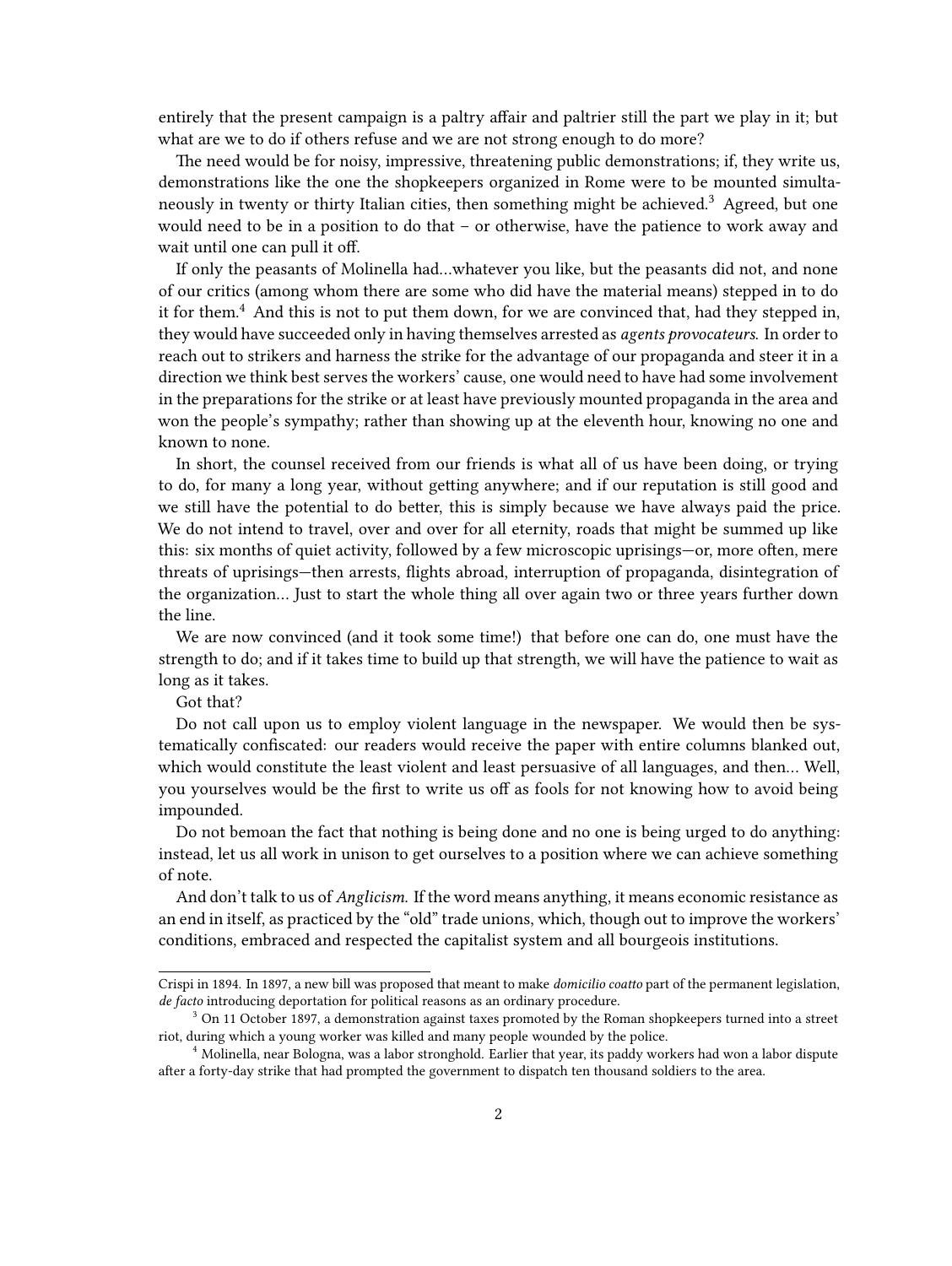We, on the other hand, believe (and even the English are beginning to catch on to this) that workers' organizations and economic resistance and the whole gamut of more or less law-abiding ways of resisting, are merely avenues leading to the utter transformation of society. In the absence of such a transformation, not only can emancipation not be achieved, but neither will be any overall, lasting, significant improvement. And we believe, as we have stated time and again, that that transformation is not going to be achieved peacefully.

Once again, got that?